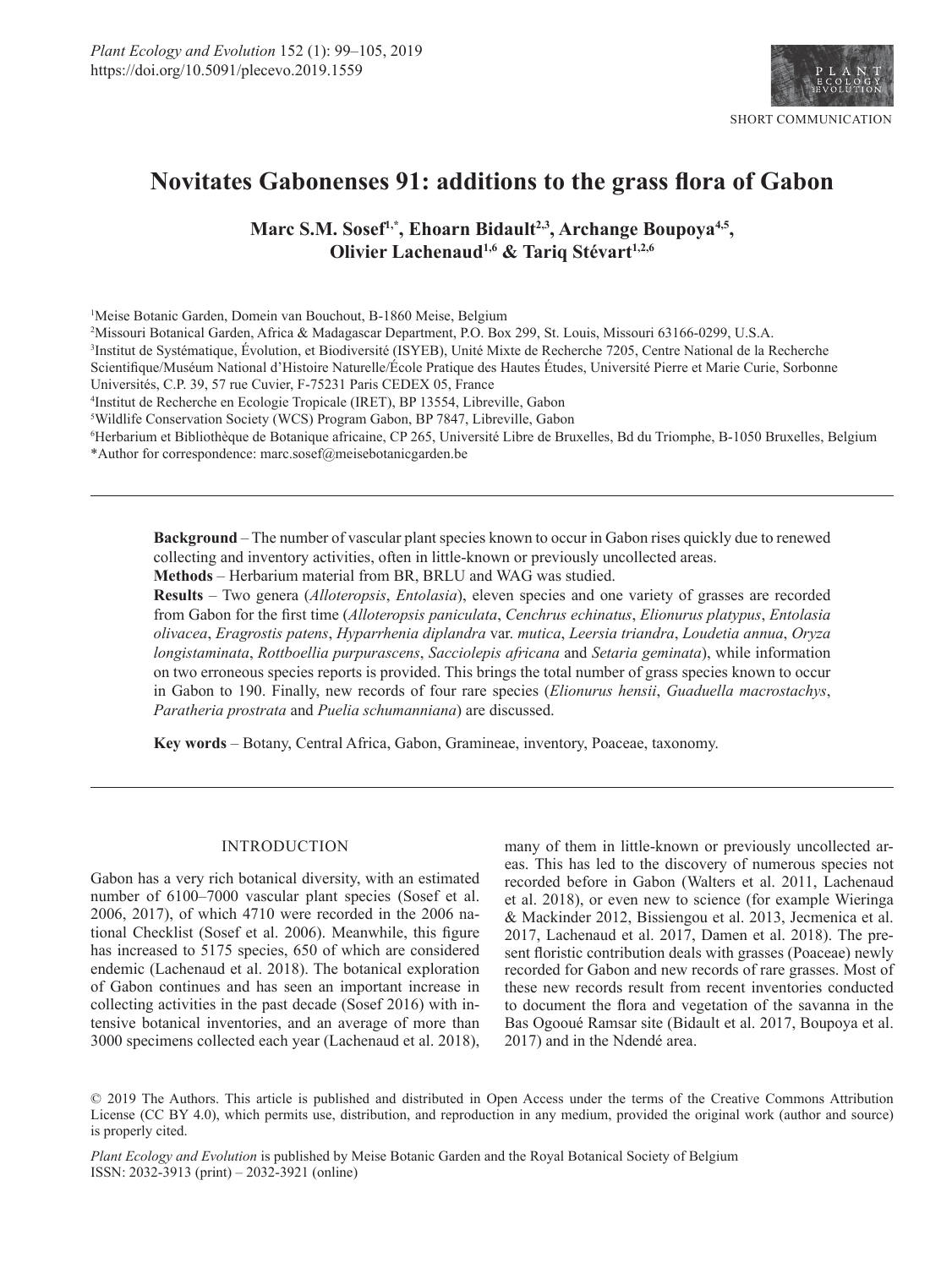A fair number of grass species was recorded from Gabon as early as the mid-XIX<sup>th</sup> century (Jardin 1851), but the first taxonomic study specifically involving Gabonese grasses was that of Franchet (1896), who published a list of 134 species from the French Congo (then including most of present-day Gabon and the Republic of Congo), of which 67 are recorded for Gabon with certainty (due to border changes between the Republic of the Congo and Gabon, some collections cannot be placed with certainty in either of the present countries.) These 67 names relate to 61 presently accepted species. Koechlin (1962), in his treatment of the grasses in the series *Flore du Gabon*, recorded 124 species with certainty for Gabon, and several more that were to be expected there. An update to Koechlin's work (Sosef 1999) increased the number of actually observed species to 159. Then, the *Checklist of Gabonese Vascular Plants* (Sosef et al. 2006) brought the total to 174 species. Finally, Walters et al. (2011), Vande weghe et al. (2016) and Lachenaud et al. (2018) added another four species to arrive at a total of 178 grass species. The present article adds eleven species (and one variety), as well as two genera, reinstates a species previously treated as a synonym, and corrects two erroneous species reports. As a result, the grass flora of Gabon now counts 190 species.

The number of grass species in Gabon is comparatively low when compared to for example Cameroon (433 species, van der Zon 1992) and the Democratic Republic of the Congo (well over 700, Marc S.M. Sosef pers. data). This is to be expected given that the country has a limited surface, is covered for 80% with forest and has no montane open vegetation (highest peak is at 1024 m a.s.l.). The number of grasses reported from Equatorial Guinea (Velayos et al. 2015) is 135, with only 76 from the mainland (Rio Muni), which seems comparable to the species richness of Gabon, given the country's fair collecting density (Sosef et al. 2017) but much smaller surface area. Still, the rain forests of Gabon harbour a strikingly high number of forest grasses with broad, bamboolike leaves, often belonging to evolutionary basal grass lineages (genera *Guaduella* Franch., *Leptaspis* R.Br., *Maltebrunia* Kunth, *Microcalamus* Franch., *Olyra* L., *Puellia* Franch. and *Streptogyna* P.Beauv.). We observe the same situation in Cyperaceae, where Gabon harbours an exceptional diversity within the 'forest' genera *Hypolytrum* Persoon and *Mapania*  Aublet*.* This could be related to the relatively stable past climatic conditions, and hence the continuous presence of rain forest, in this part of tropical Africa (Sosef 1996).

# MATERIAL AND METHODS

The study was conducted partly in WAG and partly in BR and is based upon the examination of recently collected grass specimens in BR, BRLU and WAG, while MO material has been consulted at BR before it was sent to Saint Louis. Herbarium acronyms are according to Thiers, (continuously updated). The nomenclature of accepted species names follows the African Plant Database (African Plant Database 2018, version 3.4.0). The two Congos are distinguished as R. Congo (Republic of Congo) and D.R. Congo (Democratic Republic of the Congo).

#### RESULTS

New records for Gabon are documented below. These comprise eleven new species records (two of which also represent new genera for the country) and one new variety from Gabon. The presence of two species previously recorded from Gabon turned out to be erroneous and is corrected. Finally, additional records of four rare or little-known species are discussed, one of which represents a species previously regarded as a synonym and which is reinstated here.

All taxa are treated alphabetically. Specimens are cited by alphabetical order of provinces, collector, and number. The records presented in this paper fall in three marked categories:

Additions to the flora of Gabon.

New records of rare or poorly known species.

[..] Species reported by Sosef et al. (2006) but based on misidentifications, and which should be deleted from the Gabonese flora.

### \* *Alloteropsis paniculata* (Benth.) Stapf

**Distribution** – From Senegal and Mali to the North of Cameroon, Chad, Central African Republic, south to the R. Congo, Angola, D.R. Congo, Burundi, Tanzania, Malawi, Mozambique and Madagascar.

**Habitat** – Banks of rivers, lake shores, marshes, fallow land, in clayey or sandy soil, at up to 1350 m a.s.l.

**Notes** – This represents a new species and a new genus for the flora of Gabon. The species prefers open, moist to wet places and is more common in the drier regions of tropical Africa. Looking at its wide distribution, its presence in Gabon is not surprising; it was discovered in 2014, during fieldwork in the Ogooué Delta, in a humid savanna on white sand.

**Specimens examined – Gabon**: **Ogooué-Maritime**: environs de Mpaga village, 0.84′S, 9.39′E, 13 m a.s.l., 20 Oct. 2014, *Boupoya et al.* 1092 (BRLU, LBV, MO).

**Bibliography** – Clayton (1972, 1989), Clayton & Renvoize (1982), Kami (1997), Poilecot (1995), van der Zon (1992).

#### [*Cenchrus biflorus* Roxb.]

See Notes under *Cenchrus echinatus.*

#### \* *Cenchrus echinatus* L.

**Distribution** – Originally from North and Central America, but a pantropical weed and today becoming widespread also in tropical Africa. It was collected in Equatorial Guinea in 1990 from a site similar to the one in Gabon (Velayos et al. 2015).

**Habitat** – Roadsides, waste places, often in coastal vegetation, in Africa at up to 900 m a.s.l. According to the collector's notes, the species was common in its only known Gabonese locality.

**Notes** – The collection on which this new record is based, *Wieringa* 974, was first erroneously identified as *Cenchrus biflorus* Roxb., a more common African species, and as such incorporated into Sosef (1999) and Sosef et al. (2006) as the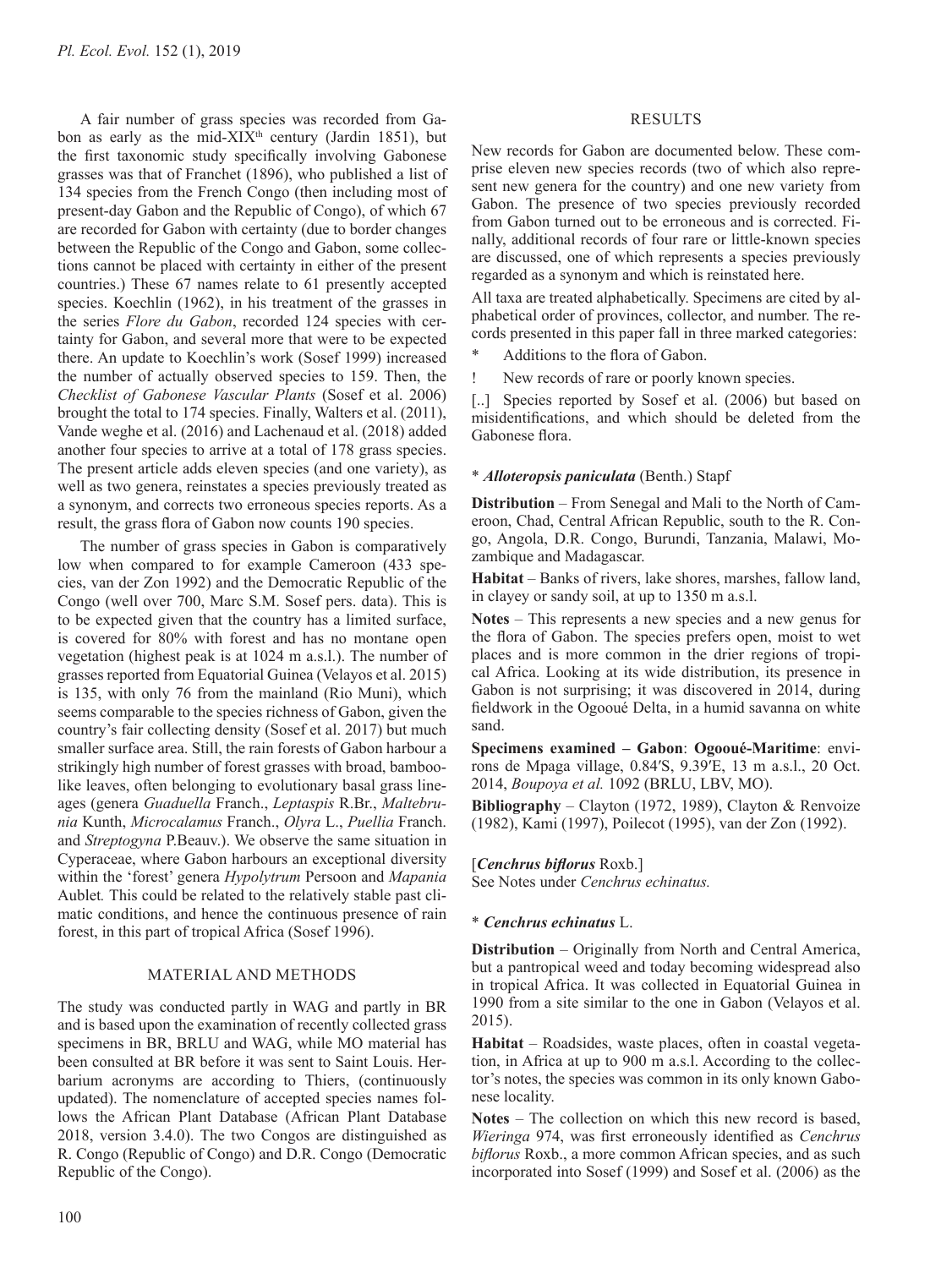only specimen for that species. Hence, there is no formal record yet of *C. biflorus* in Gabon, although its presence is likely. It was reported from nearby Equatorial Guinea (Rio Muni) by Velayos et al. (2015). It differs from *C. echinatus*  by the inner bristles of the involucrum being connate only at their base, ciliate only at their margins, and having 1 to 3 grooves (fused for  $\pm$  half their length, pubescent all over, and without grooves in *C. echinatus*).

**Specimens examined** – **Gabon**: **Estuaire**: Owendo, near Baracuda restaurant, industrial zone near seashore, 0°19′N, 9°29′E, 2 m a.s.l., 19 May 1990, *Wieringa* 974 (BR, C, E, K, LBV, MO, PRE, WAG).

**Bibliography** – Clayton (1972), Clayton & Renvoize (1982), Velayos et al. (2015).

! *Elionurus hensii* K.Schum.

**Distribution** – Gabon, R. Congo, D.R. Congo, and Angola.

**Habitat** – Savanna, in palm plantations, in annually burned savanna, locally abundant on dry sandy, lateritic or clayey soil, at up to 600 m a.s.l.

**Notes** – This species was recorded for Gabon (near Tchibanga) by Koechlin (1962) but only as an observation without citing an herbarium specimen. Then, Sosef (1999) treated the name as a synonym of the much commoner *Elionurus muticus* (Spreng.) Kuntze, a view repeated in Sosef et al. (2006). Upon studying the ample material of *E. hensii* at BR, we now conclude that this decision was incorrect. *Elionurus hensii* is an annual and delicate species with some 3 to 7 racemes along each culm, a lower glume that is glabrous on the back and only 3–4 mm long (excluding the apical teeth). *Elionurus muticus* is a caespitose perennial, with 1 or 2(-3) racemes on a culm and a lower glume that is villous on the back, at least at base, and 4–6 mm long. One may wonder whether the plant depicted in plate XXI of Koechlin (1962), the legend of which indicates it concerns *E. argenteus* Nees (= *E. muticus*), might actually represent *E. hensii* since it shows glabrous lower glumes and at least three racemes along a culm. Possibly the fact that *E. argenteus* Nees is a synonym of *E. muticus* while *E. argenteus* Durand & Schinz is a synonym of *E. hensii* has contributed to the confusion.

**Specimens examined** – **Gabon**: **Haut-Ogooué**: Plateau d'Okouma, Moanda, 1.4590°S, 13.2046°E, 575 m a.s.l., 25 Oct. 2018, *Boupoya & Kaparidi* 1847 (LBV, MO).

**Bibliography** – Clayton & Renvoize (1982), Kami (1997), Koechlin (1962), Robyns (1929).

# \* *Elionurus platypus* (Trin.) Hack.

**Distribution** – Disjunct, from Guinea east to Ivory Coast and then in Gabon, R. Congo, throughout D.R. Congo into Zambia.

**Habitat**: – Dry savannas, secondary vegetation, on sandy or sandy-clayey or even gravelly soils, at up to 1100 m a.s.l.

**Notes** – The new record from Gabon represents a fair extension of the eastern part of the disjunct distribution. The species was not mentioned by Kami (1997) although the type of *E. brazzae* Franch., a synonym of *E. platypus*, originates from the Republic of Congo (near Brazzaville).

**Specimens examined** – **Gabon**: **Ogooué-Maritime**: Sud de la Réserve de Wonga Wongué, 00°37′35″S, 09°28′53″E, 157 m a.s.l., 16 Oct. 2014, *Boupoya et al.* 1059 (BR, LBV, MO). **Bibliography** – Clayton (1972), Cope (2002), Poilecot (1995), Robyns (1929).

## \* *Entolasia olivacea* Stapf

**Distribution** – Cameroun and Equatorial Guinea, east towards Chad, Central African Republic, R. Congo, D.R. Congo, Uganda, and Tanzania, with a western outlier in Guinea. **Habitat** – Riverbanks, swampy places, in light shade, at up to 1700 m a.s.l.

**Notes** – This represents a new genus for the flora of Gabon. The species was recorded from neighbouring Equatorial Guinea (Rio Muni) in 2015 (Velayos et al. 2015), and its occurrence in Gabon was expected. The two Gabonese records are from hydromorphic open spots in the inland Ivindo National Park, similar to its habitat in Cameroun (van der Zon 1992). It still needs to be looked for in Gabon's coastal regions, which would link up with its more coastal occurrence in Equatorial Guinea.

**Specimens examined** – **Gabon**: **Ogooué-Ivindo**: PN Ivindo Djidji, 00°30′41″N, 12°46′06″E, 480 m a.s.l., 17 Apr. 2006, *Boupoya et al.* 222 (BRLU); PN Ivindo-Méko, 00°20′38″N, 12°39′01″E, 490 m a.s.l., 11 Sep. 2006, *Boupoya et al.* 362 (BRLU).

**Bibliography** – Clayton & Renvoize (1982), Kami (1997), Lisowski (2009), Sosef & Zuloaga (in prep.), van der Zon (1992).

# \* *Eragrostis patens* Oliv.

**Distribution** – From south-western Gabon, R. Congo and Angola, east to Kenya and Tanzania, and south to South Africa.

**Habitat** – Herbaceous savanna, roadsides, disturbed places, at up to 2000 m a.s.l.

**Notes** – The new record for Gabon relates to a specimen collected on a savanna in the south-west of the country, which nicely links up with known occurrences in R. Congo (Kami 1997).

**Specimens examined** – **Gabon**: **Nyanga**: Pélé Mountains, c. 27 km on the road Tchibanga - Moulengui Binza, village Birougou, and then 16 km on a track in SW direction, 03°15′39″S, 11°11′08″E, 250 m a.s.l., 8 Apr. 2009, *Sosef et al.* 2700 (BR, LBV, MO, WAG).

**Bibliography** – Clayton et al. (1974), Cope (1999), Fish et al. (2015), Kami (1997), Leistner (2008).

#### ! *Guaduella macrostachys* (K.Schum.) Pilg.

**Distribution** – South-western Ghana, south-eastern Nigeria, Cameroon, Equatorial Guinea (Rio Muni), Gabon, and D.R. Congo.

**Habitat** – A broad-leaved lowland evergreen rain forest grass, locally abundant along streams, occurring at 0–420 m a.s.l.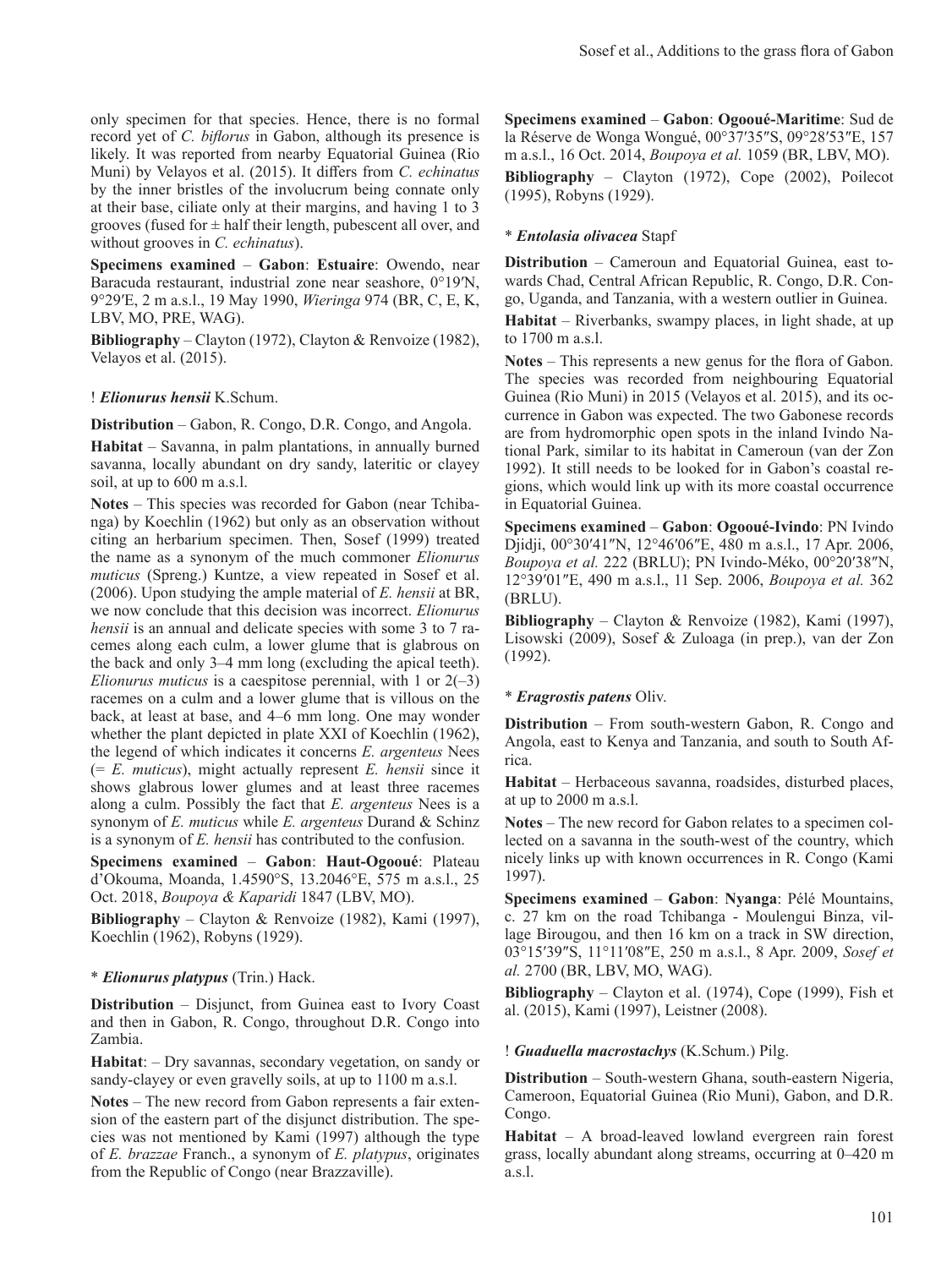**Notes** – The species has been collected three times in Gabon. The first collection was made in 1991 (*Reitsma* 3755), but was not recognized immediately as belonging to this species and was therefore not incorporated in Sosef (1999). The specimen was cited below *Guaduella macrostachys* in Sosef et al. (2006), and hence the presence of this species in Gabon was first mentioned there. The other two collections are much more recent, and thus confirm its presence in the country. Recent records from Equatorial Guinea (Velayos et al. 2015), D.R. Congo (Sosef & De Roeck 2017) and now Gabon represent a large south-eastern extension to its formerly known distribution.

**Specimens examined** – **Gabon**: **Estuaire**: Cap Estérias, 00°36.02′N, 09°20.18′E, alt. 20 m, 1 Nov. 2015, *Wieringa, Hoekstra & Mackinder* 8195 (LBV, WAG). **Ngounié**: 30 km W of Mandji, 01°45′S, 10°06′E, 3 Jul. 1991, *Reitsma* 3755 (LBV, WAG); IFL logging concession, along Waka River, Transect TS2, 01°22′29″S, 10°52'32"E, 180 m a.s.l., 10 Nov. 2009, *Stévart et al.* 3289 (LBV, MO).

**Bibliography** – Clayton (1972), Sosef & De Roeck (2017), Stanfield (1970), Velayos et al. (2015), van der Zon (1992).

# \* *Hyparrhenia diplandra* (Hack.) Stapf var. *mutica*  (Clayton) Cope

**Distribution** – Widespread in tropical Africa, from Mali east to Kenya, and south to Angola, Zimbabwe and Mozambique, also in Madagascar and South-East Asia.

**Habitat** – Marshes, inundated savanna, moist shrub savanna, at up to 2000 m a.s.l.

**Notes** – Cope (2002) downgraded the species *Hyparrhenia mutica* Clayton to a mere variety of *H. diplandra*, differing only in its awnless spikelets. Although *H. diplandra* is fairly common in Gabon, this variety was never recorded in the country before.

**Specimens examined** – **Gabon: Ngounié**: Entre Mouila et Ndendé, au nord de Ferra, 02°17′57″S, 11°17′31″E, 120 m a.s.l., 9 Dec. 2016, *Bidault et al.* 2959 (BR, BRLU, LBV, MO, P, WAG).

**Bibliography** – Clayton (1969, 1972), Clayton & Renvoize (1982), Cope (2002), Poilecot (1995), van der Zon (1992).

# \* *Leersia triandra* C.E.Hubb.

**Distribution** – Disjunct, Guinea, Sierra Leone, Cameroon and Gabon.

**Habitat** – Moist savanna, temporary marshes, along streams, at 465–1770 m a.s.l.

**Notes** – This species was first (for example Clayton 1972) thought to occur only in the Upper Guinea phytogeographical subregion (Droissart et al. 2018), but subsequently also reported from Cameroon (van der Zon 1992). The new records from Gabon, both specimens from a humid forest clearing, thus represent a nice extension of the eastern part of the disjunct distribution.

**Specimens examined** – **Gabon**: **Ogooué-Ivindo**: PN Ivindo, Bazôkou, 00°29′49″N, 12°44′47″E, 475 m a.s.l., 9 Jul. 2006, *Boupoya et al.* 279 (BRLU); PN Ivindo, Ngoulaméyong, 00°28′42″N, 12°48′04″E, 465 m a.s.l., 25 Jul. 2006, *Boupoya et al.* 309 (BRLU).

**Bibliography** – Clayton (1972), Launert (1965), van der Zon (1992).

# \* *Loudetia annua* (Stapf) C.E.Hubb.

**Distribution** – Northern half of tropical Africa, from Senegal to Sudan and Uganda.

**Habitat** – Dry places, dry savanna, on shallow soil, on ironrich soil, at up to 1300 m in elevation.

**Notes** – The occurrence of this species in Gabon is surprising. It seems to prefer dry places and is clearly distributed in the forest-savanna belt north of the tropical forests of the Upper and Lower Guinean phytogeographical subregions (Droissart et al. 2018). Its nearest record is from central-east Cameroon (van der Zon 1992: 372), and thus this record from central-west Gabon, where it occurs on a dry savanna near the coast, represents a major range extension southward.

**Specimens examined** – **Gabon: Ogooué-Maritime**: Delta de l'Ogooué à Port Gentil, 00°44′51″S, 08°58′22″E, 3 m a.s.l., 11 Jun. 2016, *Boupoya et al.* 1300 (BR, BRLU, LBV, MO, P).

**Bibliography** – Clayton (1972) Clayton et al. (1974), Poilecot (1995), van der Zon (1992).

[*Oryza barthii* A.Chev.] See Notes under *Oryza longistaminata*.

\* *Oryza longistaminata* A.Chev. & Roehr.

**Distribution** – Widely distributed in tropical Africa, sometimes cultivated, from Senegal to Ethiopia and south to South Africa, also in Madagascar.

**Habitat** – Shallow to deep water, marshes, inundated flats, banks of rivers and streams, at up to 1800 m a.s.l.

**Notes** – The material cited and described by Koechlin (1962) in *Flore du Gabon* (*Koechlin* 5974) as *Oryza barthii* A.Chev. actually represents *O. longistaminata*, which is apparent from the description of the ligule (15–45 mm long). This confusion has occurred in other works as well (see also Sosef & De Roeck 2017). The species is rare in Gabon, hitherto only known from *Koechlin* 5974 collected at Pointe Denis (Estuaire province, opposite to Libreville). Recently, it was discovered near Port-Gentil and in the Ogooué delta west of Lambaréné.

**Specimens examined** – **Gabon**: **Ogooué-Maritime**: Ile Mandji, south of Port Gentil, 00°54′26″S, 08°51′55″E, 8 m a.s.l., 10 Jun. 2016, *Stévart et al.* 4906 (BRLU, LBV, MO, P, WAG). **Moyen-Ogooué**: Environ village Olamba, 00°50'06"S 09°59'27"E, 10 m a.s.l., 9 Aug. 2011, *Boupoya et al.* 449 (BRLU, LBV, MO).

**Bibliography** – Clayton (1970), Koechlin (1962), Poilecot (1995), Sosef & De Roeck (2017), van der Zon (1992).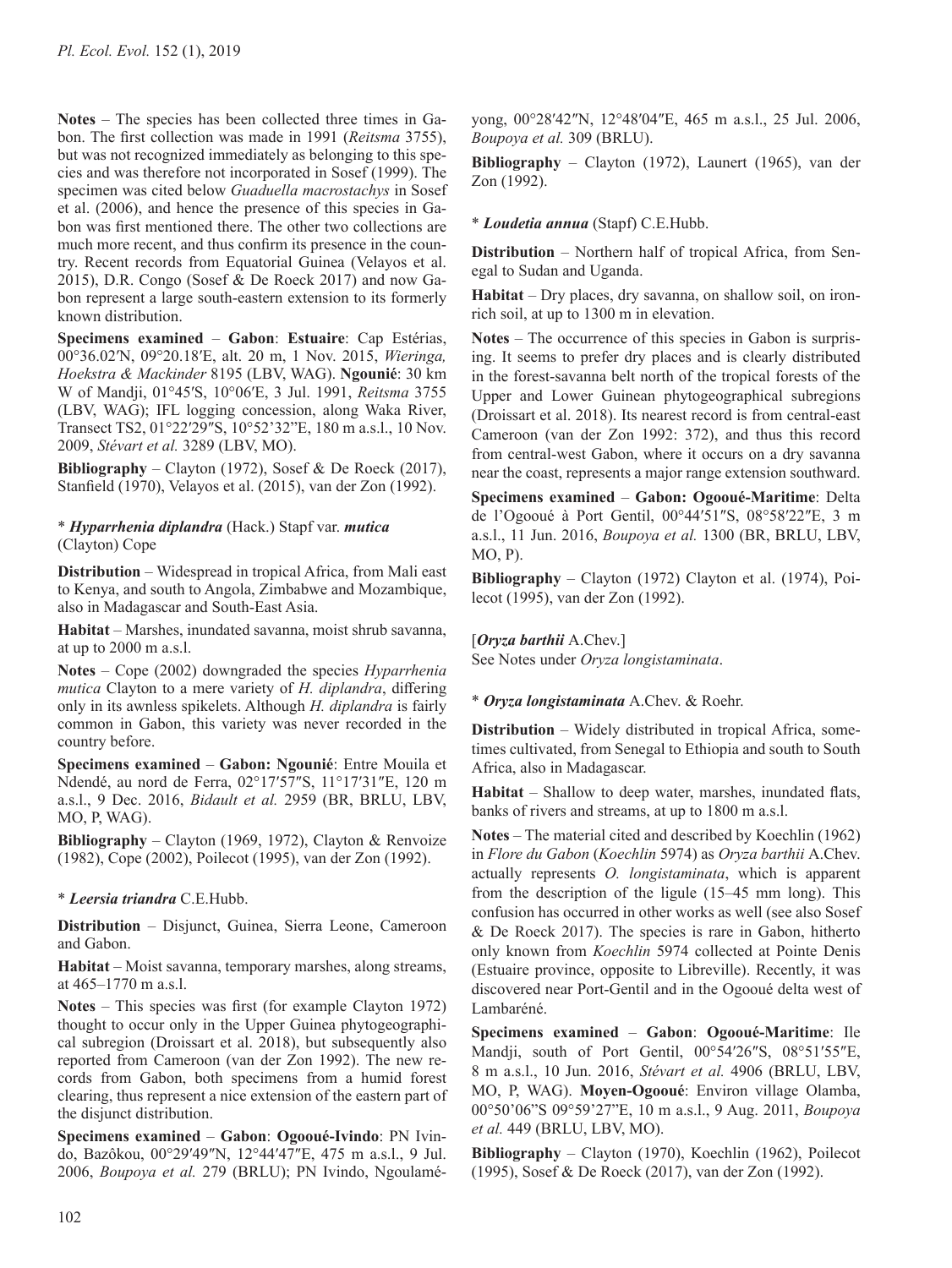#### ! *Paratheria prostrata* Griseb.

**Distribution** – From Senegal to Nigeria and in Ethiopia, Gabon, R. Congo, D.R. Congo, Angola, Zambia and Namibia, also in Madagascar and South America.

**Habitat** – Marshes, inundated savannas on sandy soil, beaches, at up to 1200 m a.s.l.

**Notes** – The species was first mentioned for Gabon by Sosef et al. (2006) from the Estuaire province. Here it is now also reported from Ogooué-Maritime and Ngounié. Although fairly widespread in Africa, it seems to be rare everywhere.

**Specimens examined** – **Gabon**: **Haut Ogooué**: Plateau d'Okouma, Moanda, 1.4807°S, 13.2204°E, 511 m a.s.l., 27 Oct. 2018, *Boupoya & Kaparidi* 1893 (BR, BRLU, LBV, MO). **Ngounié**: Au nord-est de Ndendé, rive est de la Dolla, 02°19′06″S, 11°20′22″E, 130 m a.s.l., 7 Dec. 2016, *Bidault et al.* 2918 (BR, BRLU, LBV, MO, P, WAG). **Ogooué-Maritime**: Sud de la réserve de Wonga Wongué, 00°43′37″S, 09°29′41″E, 46 m a.s.l., 19 Oct. 2014, *Boupoya et al.* 1080 (BRLU, LBV, MO).

**Bibliography** – Clayton (1972, 1989), Kami (1997), Leistner (2008), Phillips (1995).

#### ! *Puelia schumanniana* Pilger

**Distribution** – Endemic to southern Cameroon, Equatorial Guinea (Rio Muni) and north-western Gabon.

**Habitat** – Undergrowth of evergreen and semi-deciduous forest, at 40–1000 m a.s.l.

**Notes** – Although van der Zon (1992) mentioned the presence of this species in Gabon, to date no collection was traced to back up this observation. Koechlin (1962) expected it to be present in Gabon and incorporated the species in his key. It was first recorded for Gabon by Vande weghe et al. (2016), with a photo, and reference to the specimen below.

**Specimens examined** – **Gabon**: **Woleu-Ntem**: Monts de Cristal, inselberg Milobo, 10 km N Mbé Akélayong, 00°55′N, 10°31′E, 3 Dec. 2001, *Degreef* 240 (BR).

**Bibliography** – Koechlin (1962), Vande weghe et al. (2016), Velayos et al. (2015), van der Zon (1992).

#### \* *Rottboellia purpurascens* Robyns

**Synonyms** – *Robynsiochloa purpurascens* (Robyns) Jacq.- Fél., *Chasmopodium purpurascens* (Robyns) Clayton.

**Distribution** – Disjunct, Guinea, Mali, Sierra Leone and Togo, and then in Cameroon, Gabon, R. Congo, Central African Republic, D.R. Congo, Burundi and Zambia.

**Habitat** – A hydrophilous species of marshes, dolines, river banks and other humid environments, in water of up to 2 m deep, at up to 1100 m a.s.l.

**Notes** – A species rare in its whole range. Its presence in Gabon nicely fits its known distribution.

**Specimens examined** – **Gabon**: **Haut Ogooué**: Plateau d'Okouma, Moanda, 1.4807°S, 13.2204°E, 511 m a.s.l., 27 Oct. 2018, *Boupoya & Kaparidi* 1892 (BR, BRLU, LBV, MO). **Ngounié**: est de la Dola, à l'ouest de la route Ndendé - Lébamba, 2°16′49.5″S, 11°20′36.2″E, 8 Dec. 2016, *Lachenaud, Akouangou & Boupoya* 2533 (BR, BRLU, LBV, MO, WAG).

**Bibliography** – Clayton (1972), Cope (2002), Kami (1997), Ndabaneze (1989), Robyns (1929), van der Zon (1992).

#### \* *Sacciolepis africana* C.E.Hubb. & Snowden

**Distribution** – Throughout tropical Africa, south to Botswana, Mozambique and Madagascar.

**Habitat** – Humid and swampy places, open places, shallow water, river banks and flood plains, at up to 1850 m a.s.l.

**Notes** – A common species throughout Africa, but apparently rare in Gabon. Here recorded for the first time for Gabon, from the south-western and south-eastern part of the country.

**Specimens examined** – **Gabon**: **Haut Ogooué**: Plateau d'Okouma, Moanda, 1.4807°S, 13.2204°E, 511 m a.s.l., 27 Oct. 2018, *Boupoya & Kaparidi* 1891 (BR, BRLU, LBV, MO). **Nyanga**: c. 25 km on the road Tchibanga - Mayumba (after the bifurcation to Moulengui - Binza), 03°15′40″S, 11°11′09″E, 250 m a.s.l., 9 Apr. 2009, *Sosef et al.* 2722 (BR, LBV, MEL, MO, WAG).

**Bibliography** – Clayton (1972, 1989), Clayton & Renvoize (1982), Kami (1997), van der Zon (1992).

\* *Setaria geminata* (Forssk.) Veldk.

**Synonym** – *Paspalidium geminatum* (Forssk.) Stapf.

**Distribution** – Originally from and widespread in tropical Africa, introduced to most other tropical regions of the world except for the Malesian archipelago and Australia.

**Habitat** – In marshes, river banks, ditches and in shallow water, at up to 1700 m a.s.l..

**Notes** – Although a widespread species, it is apparently rare in Gabon.

This species was cited by Franchet (1896), under its synonym *Panicum fluitans* Retz, with a specimen collected by Jardin at "Gabon, à Loango". Although the former Loango kingdom stretched into the southern part of present-day Gabon, it is clear from Jardin (1851) that this locality lies near Loango and Pointe-Noire in the present-day R. Congo. The species is thus here recorded from Gabon for the first time; it was recently collected in the Ogooué-Maritime province.

**Specimens examined** – **Gabon: Ogooué-Maritime**: Île au sud de l'île Mandji, 01°07′10″S, 08°57′38″E, 25 m a.s.l., 26 Nov. 2016, *Bidault et al.* 2811 (BR, BRLU, LBV, MO, WAG).

**Bibliography** – Clayton (1972, 1989), Clayton & Renvoize (1982), Morrone et al. (2014), Robyns (1934), van der Zon (1992).

#### ACKNOWLEDGEMENTS

This article is the result of numerous field campaigns conducted in Gabon by the authors and colleagues. Fieldwork in Gabon was undertaken under the Memorandum of Understanding between the Centre National de la Recherche Scientifique et Technologique (CENAREST) and the Missouri Botanical Garden (MBG), research permit AR0011/17. We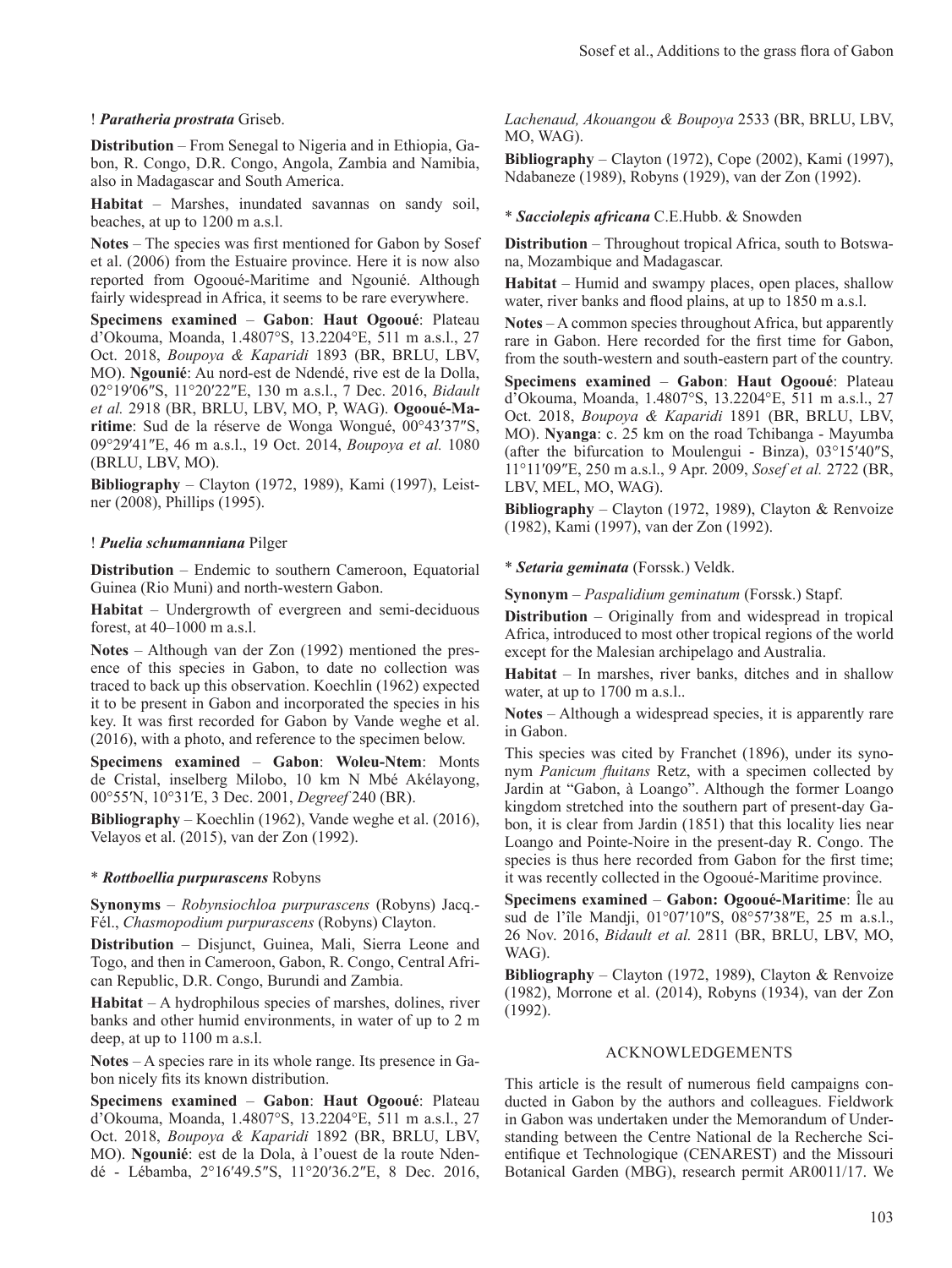thank the director of IPHAMETRA (Institut de Pharmacopée et de Médecine Traditionelle), Henri Paul Bourobou Bourobou and the Curator of the Herbier National du Gabon, Nestor Obiang, for supporting our research. Part of our fieldwork has been financed and technically assisted by WWF-Gabon and by the Agence Nationale des Parcs Nationaux (ANPN) and conducted in association with the Institut de Recherche pour le Développement (IRD) in Yaoundé; staff from these institutions are warmly thanked for great moments in the field. The Wildlife Conservation Society (WCS) Gabon has all our gratitude for the overall assistance they provide on each of our trips to Gabon. Thanks are also due to Eric Akouangou, Dimitri Bikissa, Davy Ikabanga, Yves Issembé, Ian Lafferty, Brandet Lissambou, Raoul Niangadouma, Eddy Ngagnia, Diosdado Nguema, Christelle Nyangala, Thomas Nzabi, Jean-Yves Serein and Bonaventure Sonké for their assistance in the field. We are grateful to the curators and staff of the herbaria visited (BR, BRLU, LBV, MO, P, and WAG) for their assistance and the loan of specimens. Finally, we want to thank Ton van der Zon and an anonymous reviewer for constructively reviewing a previous version of the manuscript and even sharing some of their data with us.

#### **REFERENCES**

- African Plant Database (2018) African Plant Database, version 3.4.0. Conservatoire et Jardin botaniques de la Ville de Genève and South African National Biodiversity Institute, Pretoria. Available from [http://www.ville-ge.ch/musinfo/bd/cjb/africa](http://www.ville-ge.ch/musinfo/bd/cjb/africa ) [accessed 1 Jul. 2018].
- Bidault E., Lachenaud O., Stévart T. (2017) La flore. In: Vande weghe J.P., Stévart T. (eds) Le delta de l'Ogooué: 142–171. Libreville, Agence Nationale des Parcs Nationaux.
- Bissiengou P., Chatrou L.W., Wieringa J.J., Sosef M.S.M. (2013) Taxonomic novelties in the genus Campylospermum (Ochnaceae). Blumea 58: 1-7. [https://doi.](https://doi.org/10.3767/000651913X667817) [org/10.3767/000651913X667817](https://doi.org/10.3767/000651913X667817)
- Boupoya A., Bidault E., Stévart T. (2017) La végétation du bas Ogooué. In: Vande weghe J.P., Stévart T. (eds) Le delta de l'Ogooué: 172–197. Libreville, Agence Nationale des Parcs Nationaux.
- Clayton W.D. (1969) A revision of the genus Hyparrhenia. Kew Bulletin Additional Series 2. Richmond, Royal Botanic Gardens, Kew.
- Clayton W.D. (1970) Gramineae (Part 1). In: Milne-Redhead E., Polhill R.M. (eds) Flora of Tropical East Africa. Rotterdam, A.A. Balkema.
- Clayton W.D. (1972) Gramineae. In: Hutchinson J., Dalziel J.M., Hepper F.N. (eds) Flora of West Tropical Africa, 2nd ed., vol. 3(2): 349–512. London, Crown Agents for Oversea Governments and Administrations.
- Clayton W.D. (1989) Gramineae. XXIV. Paniceae. In: Launert E., Pope G.V. (eds) Flora Zambesiaca vol. 10(3): 1–192. London, Flora Zambesiaca Managing Committee.
- Clayton W.D., Phillips S.M., Renvoize S.A. (1974) Gramineae (Part 2). In: Polhill R.M. (ed.) Flora of Tropical East Africa. Rotterdam, A.A. Balkema.
- Clayton W.D., Renvoize S.A. (1982) Gramineae (Part 3). In: Polhill R.M. (ed.) Flora of Tropical East Africa. Rotterdam, A.A. Balkema.
- Cope T.A. (1999) Gramineae Eragrostideae. In: Pope G.V. (ed.) Flora Zambesiaca vol. 10(2): 15–202. Richmond, Flora Zambesiaca Managing Committee, Royal Botanic Gardens, Kew.
- Cope T.A. (2002) Gramineae Andropogoneae. In: Pope G.V., Martins E.S. (eds) Flora Zambesiaca 10(4): 1–190. Richmond, Flora Zambesiaca Managing Committee & Royal Botanic Gardens, Kew.
- Damen T., van der Burg W.J., Wiland-Szymańska J., Sosef M.S.M. (2018) Taxonomic novelties in African Dracaena (Dracaenaceae). Blumea 63: 31–53. [https://doi.org/10.3767/](https://doi.org/10.3767/blumea.2018.63.01.05) [blumea.2018.63.01.05](https://doi.org/10.3767/blumea.2018.63.01.05)
- Droissart V., Dauby G., Hardy O.J., Deblauwe V., Harris D.J., Janssens S., Mackinder B.A., Blach-Overgaard A., Sonké B., Sosef M.S.M., Stévart T., Svenning J.-C., Wieringa J.J., Couvreur T.L.P. (2018) Beyond trees: biogeographical regionalization of tropical Africa. Journal of Biogeography 45: 1153–1167. [htt](https://doi.org/10.1111/jbi.13190)[ps://doi.org/10.1111/jbi.13190](https://doi.org/10.1111/jbi.13190)
- Fish L., Mashau A.C., Moeaha M.J., Nembudani M.T. (2015) Identification guide to southern African grasses. Strelitzia 36. Pretoria, South African National Biodiversity Institute.
- Franchet A. (1896) Contributions à la flore du Congo français. Bulletin de la Société d'Histoire Naturelle d'Autun 8: 309–391.
- Jardin E. (1851) Herborisations sur la côte occidentale d'Afrique, pendant les années 1845, 46, 47 et 48. Nouvelles Annales de la Marine et des Colonies 1851: 46–54.
- Jecmenica V., Droissart V., Akouangou E., Nyangala C., Bakita B., Biteau J. P., Stévart T. (2017) Taxonomy of Atlantic Central African orchids, 6: Three new species of Angraecum sect. Afrangraecum (Orchidaceae, Angraecinae) from Gabon and Sao Tomé. Phytotaxa 323: 143–158. [https://doi.org/10.11646/](https://doi.org/10.11646/phytotaxa.323.2.3) [phytotaxa.323.2.3](https://doi.org/10.11646/phytotaxa.323.2.3)
- Kami E. (1997) Analyse floristique et phytogéographique des Graminéae (Poaceae) du Congo-Brazzaville. PhD Thesis, Université Libre de Bruxelles, Bruxelles, Belgium.
- Koechlin J. (1962) Graminées. Flore du Gabon, vol. 5. Paris, Muséum national d'Histoire naturelle.
- Lachenaud O., Schatz G.E., Dauby G., Stévart T. (2017) Two new species of Diospyros (Ebenaceae) from Central Africa. Plant Ecology and Evolution 150: 217–224. [https://doi.org/10.5091/](https://doi.org/10.5091/plecevo.2017.1305) [plecevo.2017.1305](https://doi.org/10.5091/plecevo.2017.1305)
- Lachenaud O., Stévart T., Boupoya A., Texier N., Dauby G., Bidault E. (2018) Novitates Gabonenses 88: additions to the flora of Gabon and new records of little-known species. Plant Ecology and Evolution 151: 393–422. [https://doi.org/10.5091/plece](https://doi.org/10.5091/plecevo.2018.1365)[vo.2018.1365](https://doi.org/10.5091/plecevo.2018.1365)
- Launert E. (1965) A survey of the genus Leersia in Africa (Gramineae, Oryzoideae, Oryzeae). Senckenbergiana Biologica 46: 129–153.
- Leistner O.A. (2008) Poaceae. In: Figueiredo E., Smith G.F. (eds) Plants of Angola / Plantas de Angola. Strelitzia 22: 194–206. Pretoria, SANBI.
- Lisowski S. (2009) Flore (Angiospermes) de la République de Guinée, Première partie (texte). In: Bamps P., Robbrecht E. (eds) Scripta Botanica Belgica vol. 41: 1–517. Meise, National Botanic Garden of Belgium.
- Morrone O., Aliscioni S.S., Veldkamp J.F., Pensiero J.F., Zuloaga F.O., Kellogg E.A. (2014) Revision of the Old World species of Setaria (Poaceae: Panicoideae: Paniceae). Systematic Botany Monographs 96: 1–161.
- Ndabaneze P. (1989) Catalogue des Graminées du Burundi. Lejeunia n.s. 132: 1–127, 324 figs.